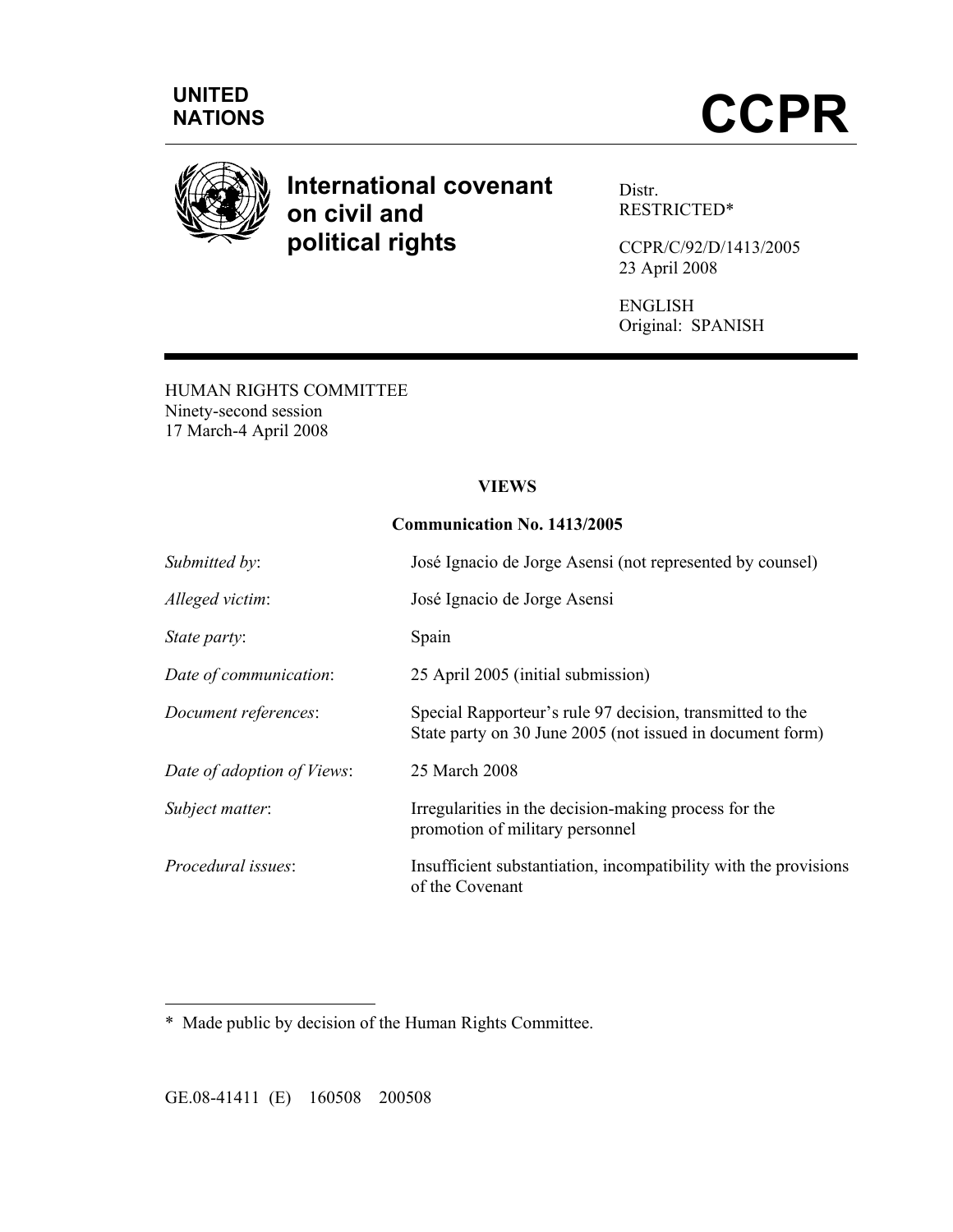| Substantive issues:                     | Lack of a fair hearing, infringement of the right to have<br>access to public service |
|-----------------------------------------|---------------------------------------------------------------------------------------|
| Articles of the Covenant:               | 14, paragraph 1; 19, paragraph 2; $25$ (c)                                            |
| Articles of the Optional Protocol: 2, 3 |                                                                                       |

 On 25 March 2008, the Human Rights Committee adopted the annexed text as the Committee's Views under article 5, paragraph 4, of the Optional Protocol in respect of communication No. 1413/2005.

## **[ANNEX]**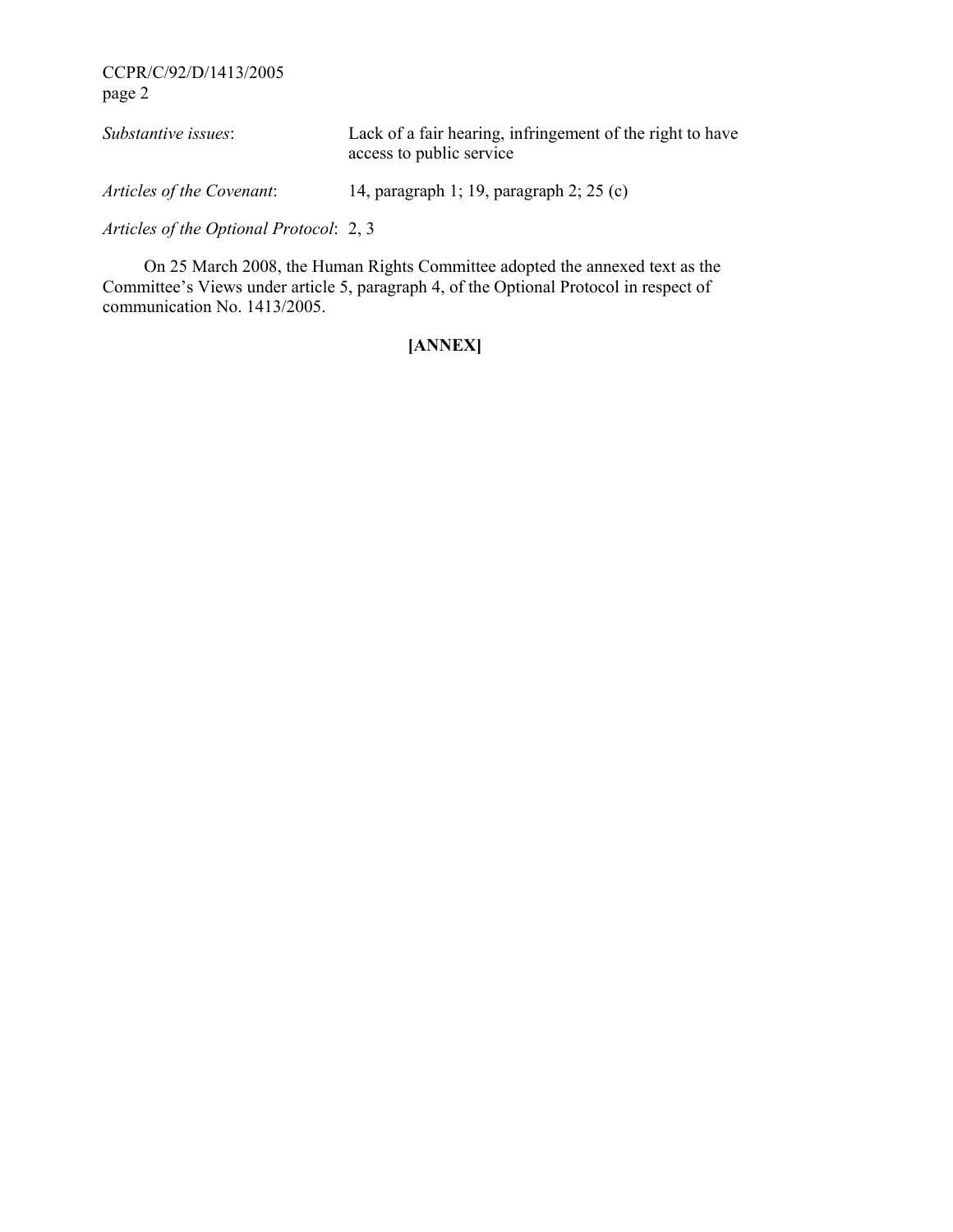#### **Annex**

#### **VIEWS OF THE HUMAN RIGHTS COMMITTEE UNDER ARTICLE 5, PARAGRAPH 4, OF THE OPTIONAL PROTOCOL TO THE INTERNATIONAL COVENANT ON CIVIL AND POLITICAL RIGHTS**

#### **Ninety-second session**

#### **concerning**

#### **Communication No. 1413/2005**\*

| Submitted by:          | José Ignacio de Jorge Asensi (not represented by counsel) |
|------------------------|-----------------------------------------------------------|
| Alleged victim:        | The author                                                |
| <i>State party:</i>    | Spain                                                     |
| Date of communication: | 25 April 2005 (initial submission)                        |

 *The Human Rights Committee*, established under article 28 of the International Covenant on Civil and Political Rights,

 *Meeting* on 25 March 2008,

 *Having concluded* its consideration of communication No. 1413/2005, submitted by José Ignacio de Jorge Asensi under the Optional Protocol to the International Covenant on Civil and Political Rights,

 *Having taken into account* all written information made available to it by the author of the communication and the State party,

 *Adopts* the following:

 $\overline{a}$ 

#### **Views under article 5, paragraph 4, of the Optional Protocol**

1.1 The author of the communication, dated 25 April 2005, is José Ignacio de Jorge Asensi, a Spanish citizen born in 1943. He claims to be the victim of violations by Spain of article 14, paragraph 1, taken together with article 19, paragraph 2; and article 25 (c) of the Covenant. The Optional Protocol entered into force for the State party on 25 April 1985. The author is not represented by counsel.

<sup>\*</sup> The following members of the Committee participated in the examination of the present communication: Mr. Abdelfattah Amor, Mr. Prafullachandra Natwarlal Bhagwati, Ms. Christine Chanet, Mr. Maurice Glèlè Ahanhanzo, Mr. Yuji Iwasawa, Mr. Edwin Johnson, Mr. Walter Kälin, Mr. Ahmed Tawfik Khalil, Mr. Rajsoomer Lallah, Mr. Michael O'Flaherty, Mr. Rafael Rivas Posada, Sir Nigel Rodley and Mr. Ivan Shearer.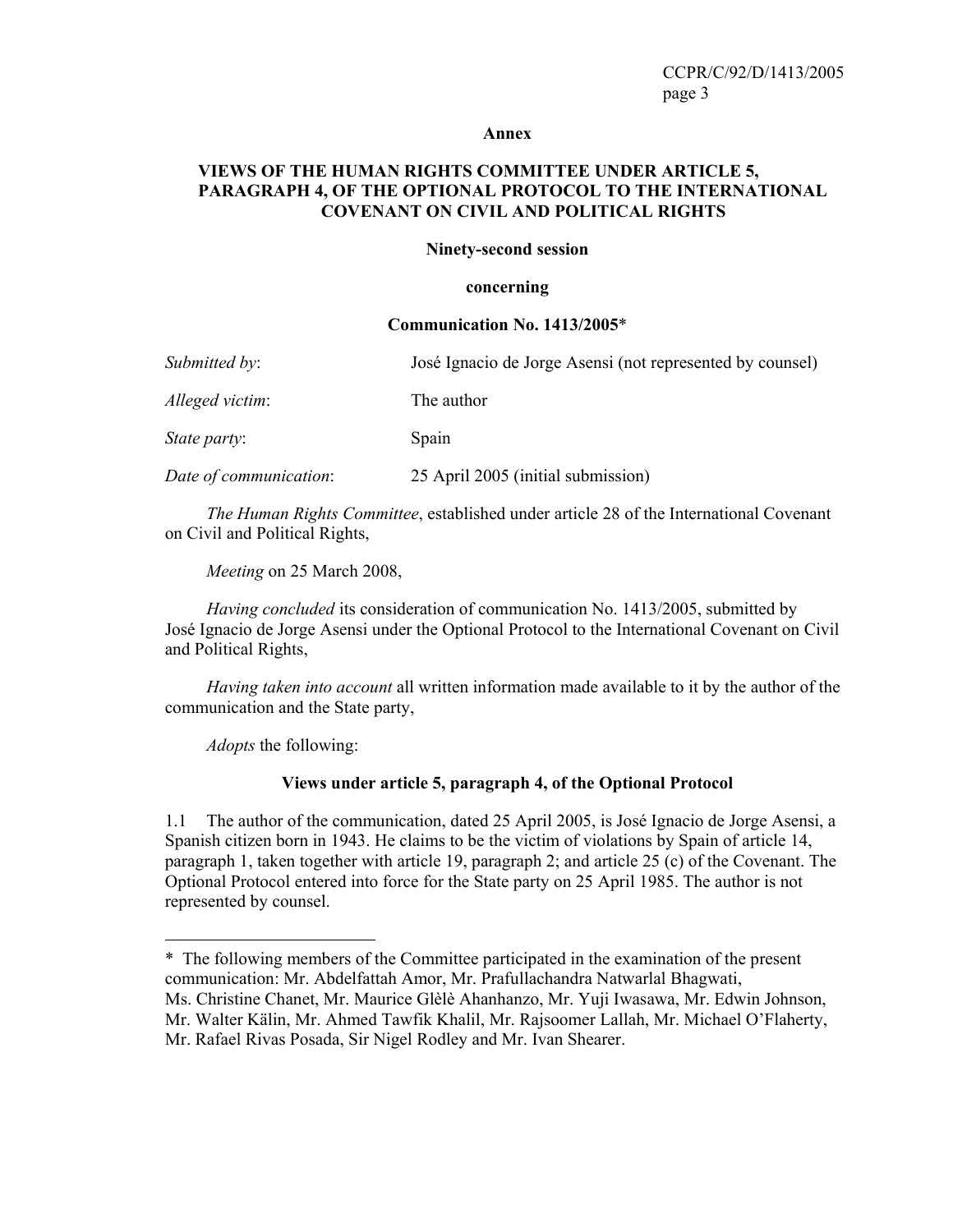1.2 On 6 February 2006 the Committee, acting through its Special Rapporteur on new communications, decided to consider the admissibility and merits of the case jointly.

### **Factual background**

2.1 The author, an army colonel, applied for promotion to the rank of brigadier general in the context of the 1998/1999 appraisal cycle. Under Act No. 17/1989 stipulating the regulations for professional military personnel and complementary regulations,<sup>1</sup> the procedure for promotion to this grade consists of one obligatory stage, which is subject to regulations, and two discretionary stages. The stage of the procedure that is subject to regulations consists in assessing candidates' merits and qualifications, with the aim of establishing a ranking order, which serves as a basis for those responsible for the discretionary stages of the procedure to make their proposal and final selection.

2.2 Candidates' merits and qualifications are assessed by the Army High Council, in its capacity as a consultative body, on the basis of a number of public, objective rules for assessment that set out the objective criteria to be applied and the corresponding merit scales. In accordance with these rules the Council draws up a list of candidates and submits it to the Minister of Defence who, after requesting a written report from the Chief of the General Staff, carries out a second appraisal and submits a proposal for the consideration of the Council of Ministers. The Council of Ministers takes the final decision. While the Minister of Defence and the Council of Ministers have full discretionary decision-making powers, the High Council may base its decision solely on the criteria provided for by law, the main one of which is that of the candidates' merits.

2.3 The author claims that when he applied for promotion the appraisal of candidates did not comply with the procedure described, and that the High Council decided on the final ranking order not on the basis of candidates' merits but simply by means of a secret ballot of its members, as shown by the statements signed by two members that the author presented as witnesses. According to the author, the secret ballot system is incompatible with the principle of equality between candidates, since it favours some candidates over others. The author also alleges that the High Council changed, by secret ballot, the ranking order that had been established by the working group assisting the Council in the assessment of candidates' merits and qualifications. To support these claims the author submitted statements by two former members of the High Council. One of the members had taken part in the ballot concerning the selection process in which the author was a candidate.

<sup>&</sup>lt;sup>1</sup> General regulations on the appraisal, ranking and promotion of professional military personnel of 14 December 1990, and Ministerial Order of 30 March 1992 establishing rules for the appraisal and ranking of professional military personnel.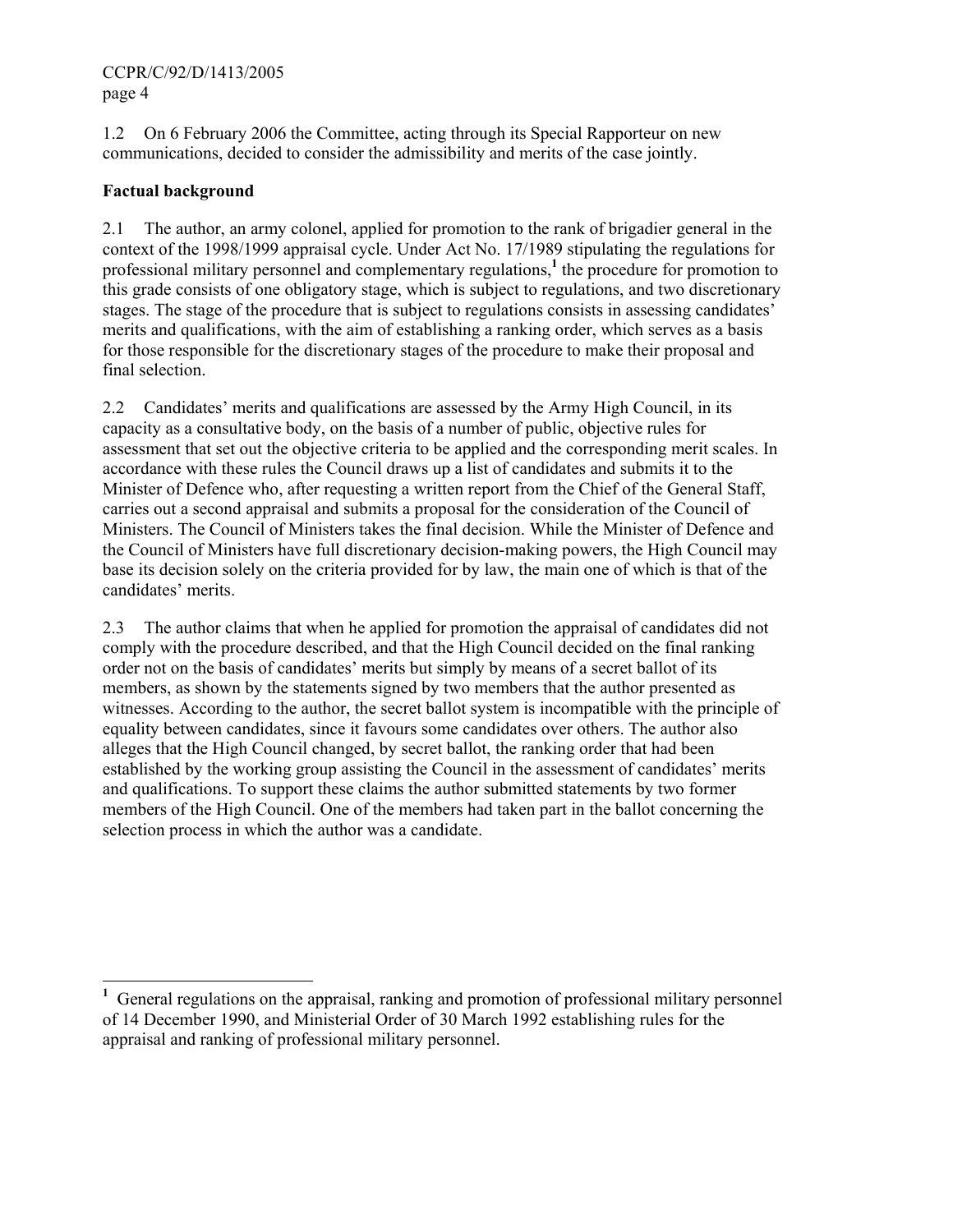2.4 According to the second witness, it was common practice to hold secret ballots when making decisions of this kind. He states that the author was ranked No. 26 by the Council, despite having been ranked No. 14 by the working group, which prevented him from being promoted. In the witness' opinion, the reason for the drop in rank could have been that the author's most recent, higher-level postings had been abroad. This had prevented daily contact with some of the senior commanders sitting on the High Council who, when they voted in the secret ballot, may have incorporated in their ranking the subjective element that always goes with frequent, personal and direct contact with the person concerned, which undoubtedly influences how that person is judged.

2.5 The author lodged an administrative appeal with the Supreme Court, calling for the appointments to be cancelled and for the selection process to be resumed at the point where the Ministry of Defence carried out the appraisals provided for under article 86.1 of Act No. 17/1989. He also called for the appraisals corresponding to the 1997/1998 and 1998/1999 cycles to be carried out, for the results concerning him to be communicated, and for the procedure for promotion to be implemented as provided for under Act No. 17/1989. Lastly, he sought compensation for the damage caused by the administration's shortcomings, which included the material damage resulting from his early transfer to the reserve with the rank of colonel, moral damage and damage with regard to his family and to his honour.

2.6 The appeal was dismissed on 25 July 2003. In its judgement the Court held that, although the legislation in force established the assessment criteria to be taken into account in the analysis of merits and qualifications, it did not establish mathematical formulae for the mechanical calculation of the ranking results. Although the assessment criteria were fixed or pre-established, their evaluation and quantification allowed a wide margin of decision. The appraisal had to take the form of a decision that, for each candidate, incorporated each and every one of the assessment criteria considered. The failure to substantiate the final decision did not render it invalid, provided that the procedures followed prior to the decision had included consideration of the aforementioned criteria, since that was sufficient to ensure that the informational function of the appraisal had been fulfilled.

2.7 The judgement stated that the documents relating to the case showed that the appraisal consisted of two stages. A preparatory appraisal was carried out by the working group assisting the Army High Council, which produced a ranked list of assessed candidates in conformity with the assessment criteria provided for by law. On the basis of that, the Council itself carried out a subsequent appraisal, establishing the ranking order of the candidates. The judgement stated that the Council had not proceeded in the most judicious manner, as it should have been for the Council itself to specify, in respect of each candidate, the assessment criteria used, and the weighting factors applying to each of those criteria. However, this irregularity was not sufficient to nullify the entire procedure. The appraisal served to provide information for the subsequent discretionary acts, and was not binding for the Ministry of Defence or the Council of Ministers. The overriding consideration was to establish that the appraisal had been performed on the basis of the assessment criteria provided for by law, and thus fulfilled its function of providing information to serve as a basis for the subsequent discretionary acts.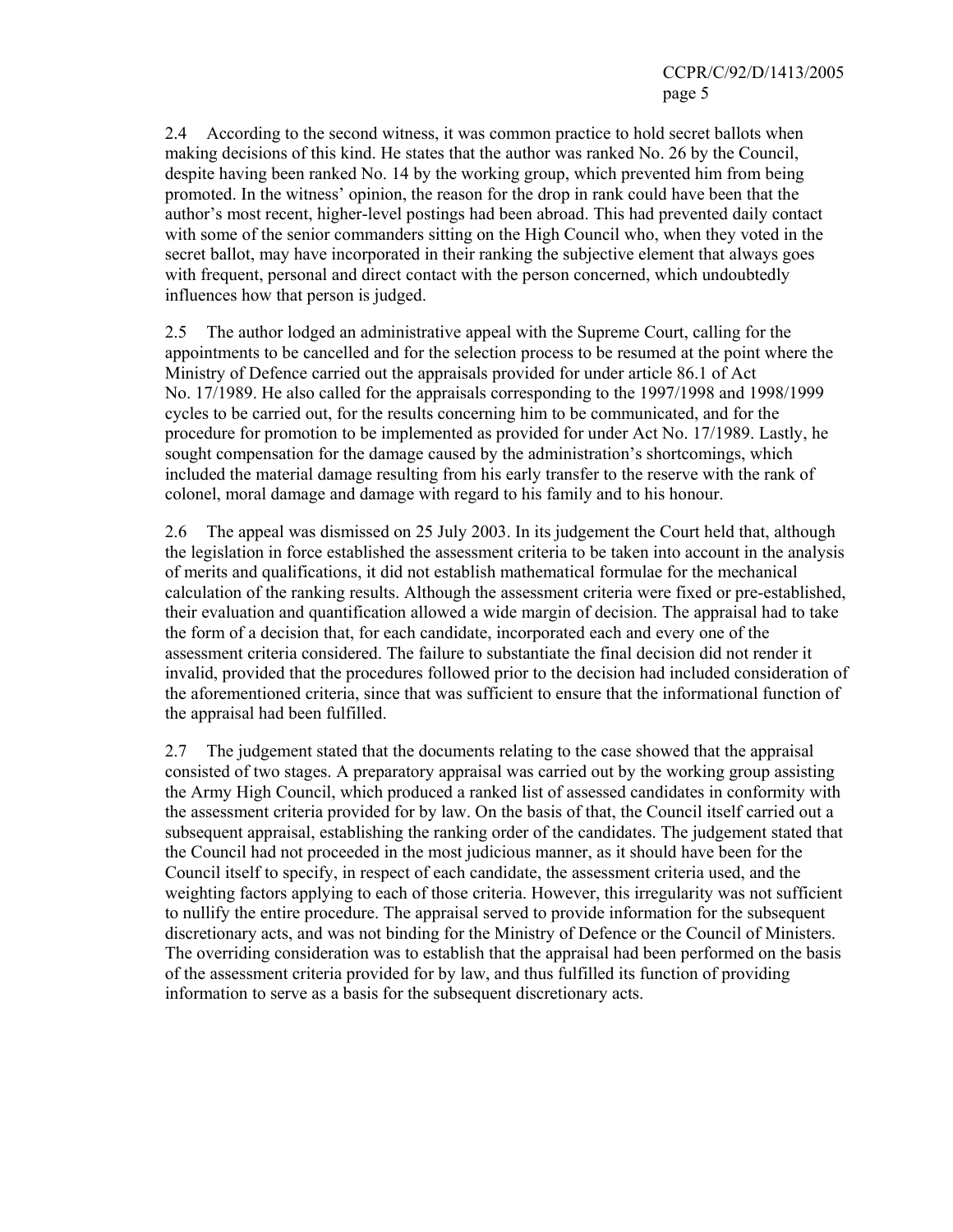2.8 In his appeal, the author requested the Court to ask the Army High Council for information of concern to him, including the list of assessed candidates and the marks obtained. On 15 March 2002 the Secretary of the High Council informed the Court that he could not provide it with the definitive list of all assessed candidates, because the minutes of the High Council were classified as secret under article 1, paragraph 3, of the Council of Ministers decision of 28 November 1986. That decision was taken under the Official Secrets Act, which classifies as "secret" the deliberations of the high councils of the three branches of the armed forces in general. The Secretary did inform the Court, however, of the place assigned to the author in each of the three appraisals carried out on the candidates in his year. By decision of 19 November 2002, the Court upheld the grounds put forward concerning the secret nature of the information requested and dismissed the author's request. The Court did not refer to the other allegations made by the author regarding the unlawful nature of the secret ballot used by the members of the High Council.

2.9 The author filed an application for *amparo* with the Constitutional Court contesting, inter alia, the judicial decision not to request the Army High Council to submit information about the appraisals of concern to him. The Court held that the complaints lacked constitutional significance in terms of the right to evidence and the right to receive truthful information, enshrined in the Constitution. The Court did not rule on the author's allegations concerning the secret ballot that had been held at the High Council. The application for *amparo* was dismissed on 30 March 2005.

#### **The complaint**

3.1 The author alleges that the refusal by the Supreme Court and the Constitutional Court to provide him with information on his appraisal for promotion constitutes a violation of article 14, paragraph 1, and article 19, paragraph 2, of the Covenant. The right to a fair hearing must include the right to use all lawful means of evidence used in proceedings to determine a civil right such as the right to have access to public service on general terms of equality. Lawful means of evidence include, inter alia, information contained in the administrative case file of the person concerned. Consequently, he considers that in the administrative appeal that was dismissed by the Supreme Court - a ruling that was upheld by the Constitutional Court without consideration of the merits - he did not receive a fair hearing. Without legal substantiation of its decision, the Court denied his request to use as evidence the above- mentioned information contained in his administrative case file. For this reason he was unable to properly substantiate his claims with the relevant documents, and the Courts did not have all the necessary objective facts with which to form a judgement.

3.2 The Constitutional Court, in its decision, stated that the Supreme Court considered that not providing the requested information was justified under the Official Secrets Act (Act No. 9/1968). However, neither of the two courts cited which article of that Act classified as secret the information requested. According to the author, this is because no such article exists. The information the Secretary of the High Council provided to the Supreme Court indicated that article 1, paragraph 3, of the Council of Ministers decision of 28 November 1986 classified as secret the deliberations of the high councils of the three branches of the armed forces in general. According to the author, that secrecy does not extend to the minutes of those deliberations.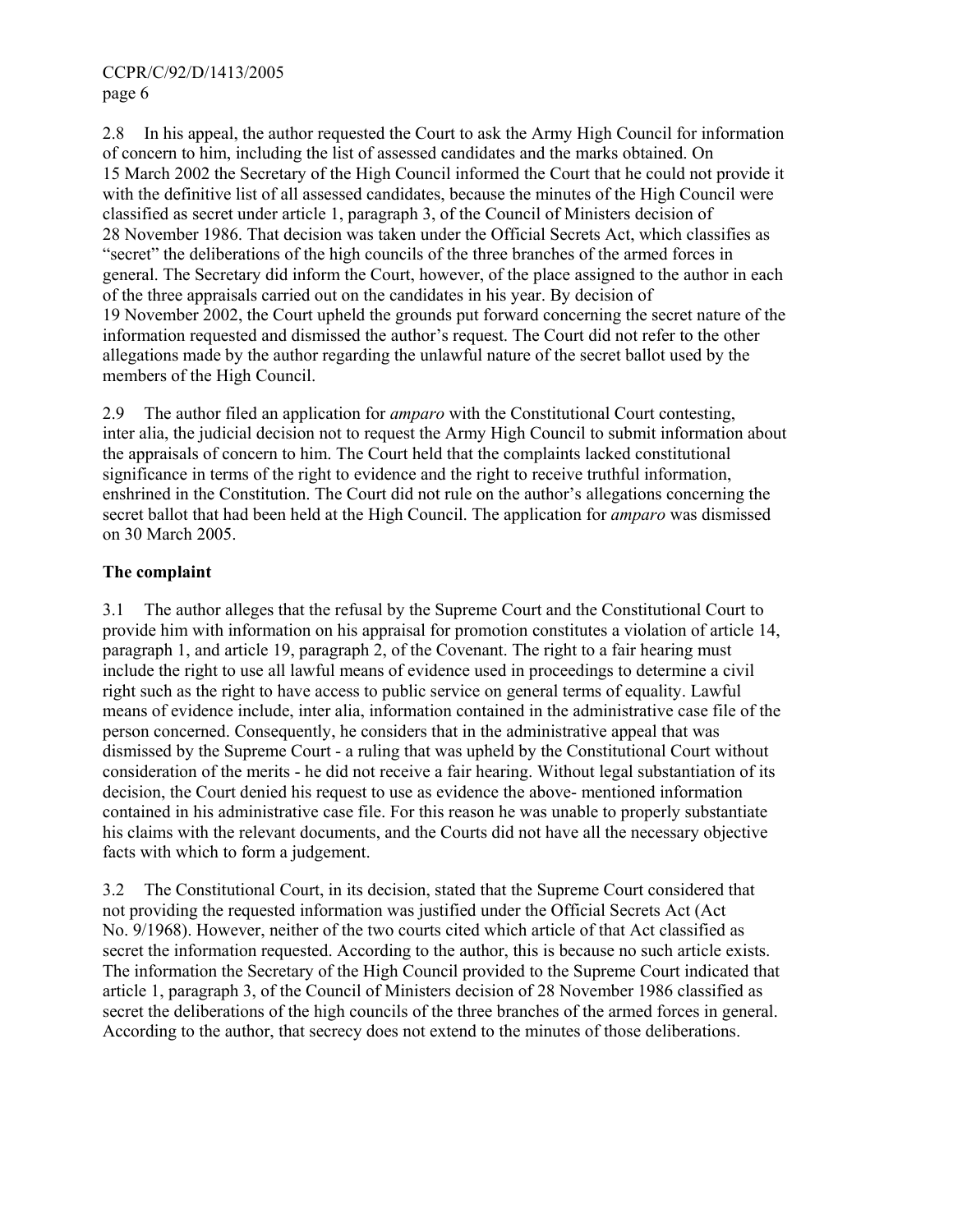3.3 The author claims that the secret ballot system is not provided for by law and is incompatible with the principle of equality between candidates, since it favours some candidates over others. In this way, the High Council violated article 25, paragraph (c), of the Covenant. It is clear that the number of votes a candidate obtains is closely related to how well the voters know the candidate in question, and the relationship, friendship or affinity that exists between them. Furthermore, the vote could be the object of prior negotiation between the voters.

#### **State party's observations on admissibility**

4.1 In its observations dated 18 January 2006 the State party challenges the admissibility of the communication. It considers that the Supreme Court's decision of 19 November 2002 is sufficiently substantiated with regard to the author's claim that, in having been refused leave to use evidence, he was denied the right to a defence. The information submitted to the Court by the Secretary of the Army High Council provided suitable explanations and, in particular, underlined that it was not possible to submit to the Court the list of names requested, as the deliberations of the working group assisting the Army High Council, and those of the High Council itself, were classified as secret under article 1, paragraph 3, of the Council of Ministers decision of 28 November 1986, and article 10 of Act No. 51/69 of 26 April. The Court held that the evidence submitted during the proceedings, together with the explanations provided by the military authority, were sufficient in order to be able to decide on the author's claims. Similarly, the Constitutional Court stated that, in order for the appeal based on the right to evidence to have been successful, it would have been necessary for the refusal of leave to use evidence to have resulted, in practice, in the violation of the right to a defence. However, a compelling argument had not been made that, in its final judicial decision, the Supreme Court would have found in favour of the author if the evidence in question had been allowed, and had been examined. The author did not specify which facts he claimed the refused information would substantiate.

4.2 The domestic courts weighed and considered the extent and possible consequences of the irregularities observed in the appraisal process. Also, it was decided that the right to impart and receive information, enshrined in the Spanish Constitution, does not extend to the possibility of citizens demanding specific information from public or private institutions.

4.3 Lastly, the courts informed the author that the right to have access to public service on terms of equality was not a simple right to enforcement of the law in the selection process, but must entail infringement of equality between candidates; this requires the existence of a point of comparison on which to base any equality proceedings, which at no time was provided. The communication lacks any point of comparison for the purposes of application of article 25 (c). The author did not specify what facts he intended to substantiate, or indicate any relevant irregularities in the preparatory process for decisions of a discretionary nature.

4.4 The State party therefore considers that the communication should be considered inadmissible because it constitutes an abuse of the purpose of the Covenant, in accordance with article 3 of the Optional Protocol, and because of failure to substantiate the complaint.

#### **State party's observations on the merits**

5.1 On 7 December 2006 the State party claimed that there had been no violation of article 14, paragraph 1; article 19, paragraph 2; or article 25 (c) of the Covenant. It was permissible under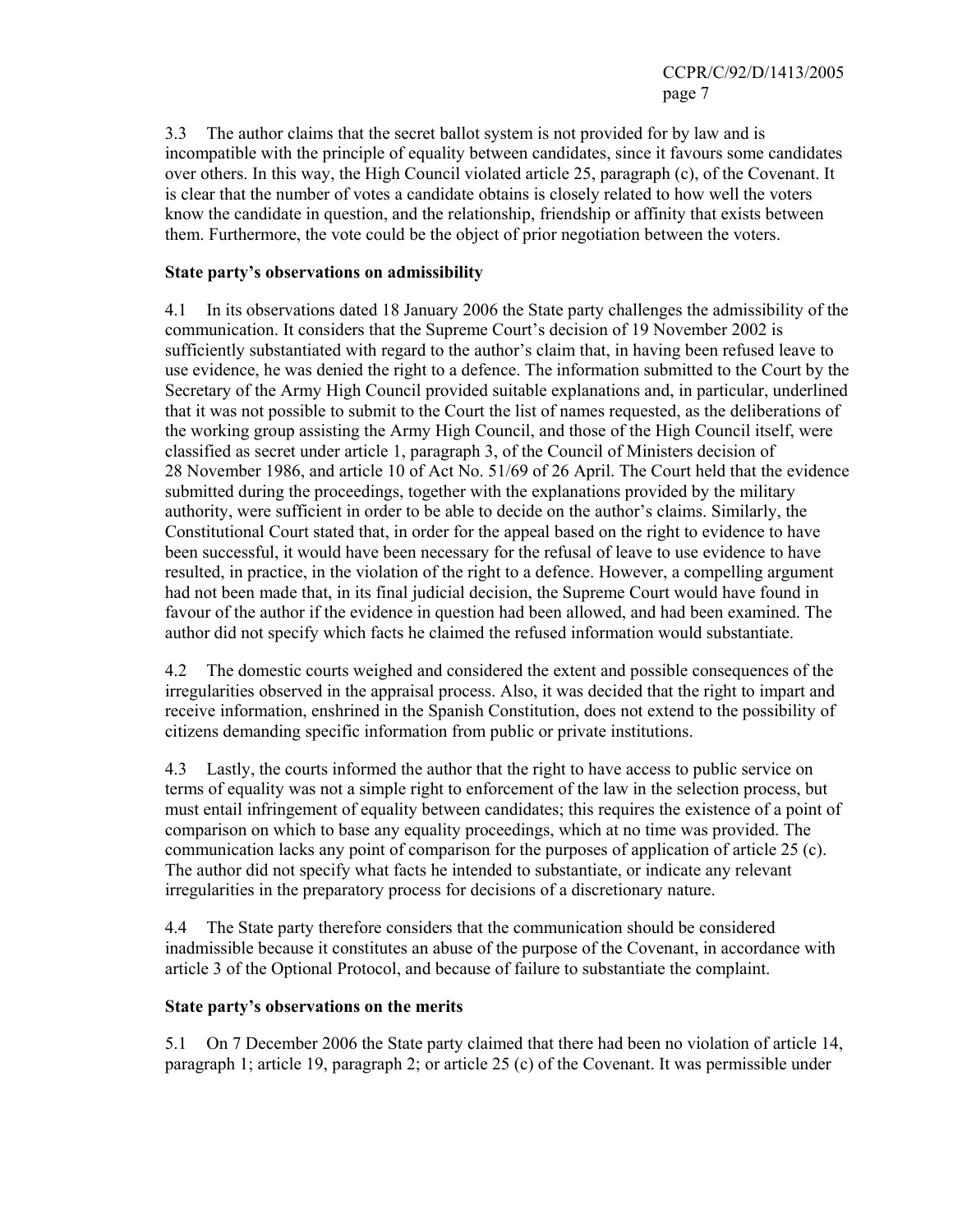the Covenant for a member of the armed forces to be promoted to the rank of general as a result of a discretionary decision on the part of the Government or a discretionary proposal on the part of the Minister of Defence, and on the basis of confidential or secret information.

5.2 The State party reiterated the arguments put forward to contest admissibility. It stated that, according to the Supreme Court, the military authority had exercised its rights in accordance with legislation on official secrets, and that the evidence it had submitted, together with the explanations provided, were sufficient to enable the Court to take a decision.

5.3 The evidence invoked by the author was irrelevant in the context of completely discretionary acts linked to issues of national defence. As the Constitutional Court stated, in order for the appeal based on the right to evidence to have been successful, it would have been necessary for the refusal of leave to use evidence to have resulted, in practice, in the violation of the right to a defence; in other words, it would have been necessary for the evidence to have been a decisive element of the defence. Furthermore, a compelling argument had not been made that, in its final judicial decision, the Supreme Court would have found in favour of the author if the evidence in question had been allowed and had been examined. The author did not specify which facts he claimed the refused information would substantiate, or any details or circumstances that would make it possible to identify the legal situation of another candidate alleged to have been unfairly favoured over him on grounds other than the principles of merit and ability.

5.4 The domestic courts weighed and considered the extent and possible consequences of the irregularities observed in the appraisal process. Thus, in its judgement, the Supreme Court stated that the overriding consideration was to establish that the administrative procedure followed in appraisals for promotion had incorporated, for each person assessed, the assessment criteria provided for by law, which fulfilled the function of providing information to serve as a basis for the contested discretionary acts. Similarly, the domestic courts stated that the right to impart and receive information, enshrined in the Spanish Constitution, does not extend to the possibility of citizens demanding specific information from public or private institutions.

5.5 Lastly, the domestic courts maintained that the right to have access to public service on terms of equality was not a simple right to enforcement of the law in the selection process, but must entail infringement of equality between candidates; this requires the existence of a point of comparison on which to base any equality proceedings, which at no time was provided.

5.6 It is clear that the Covenant, in its article 19, allows for a plea invoking official secrets. Such a plea is therefore perfectly legitimate and was upheld by the domestic courts. Furthermore, the communication lacks any point of comparison for the purposes of application of article 25 (c). In any event, the author did not specify what facts he intended to substantiate, or indicate any relevant irregularities in the preparatory process for decisions of a discretionary nature relating to promotion to the rank of general.

### **Author's comments**

6.1 On 23 March 2007 the author responded to the State party's observations on the admissibility and merits of the communication. The author disagreed with the observation that the court believed the military authority to have exercised its rights in accordance with the legislation on official secrets. Under the legislation in force at the time, the military authority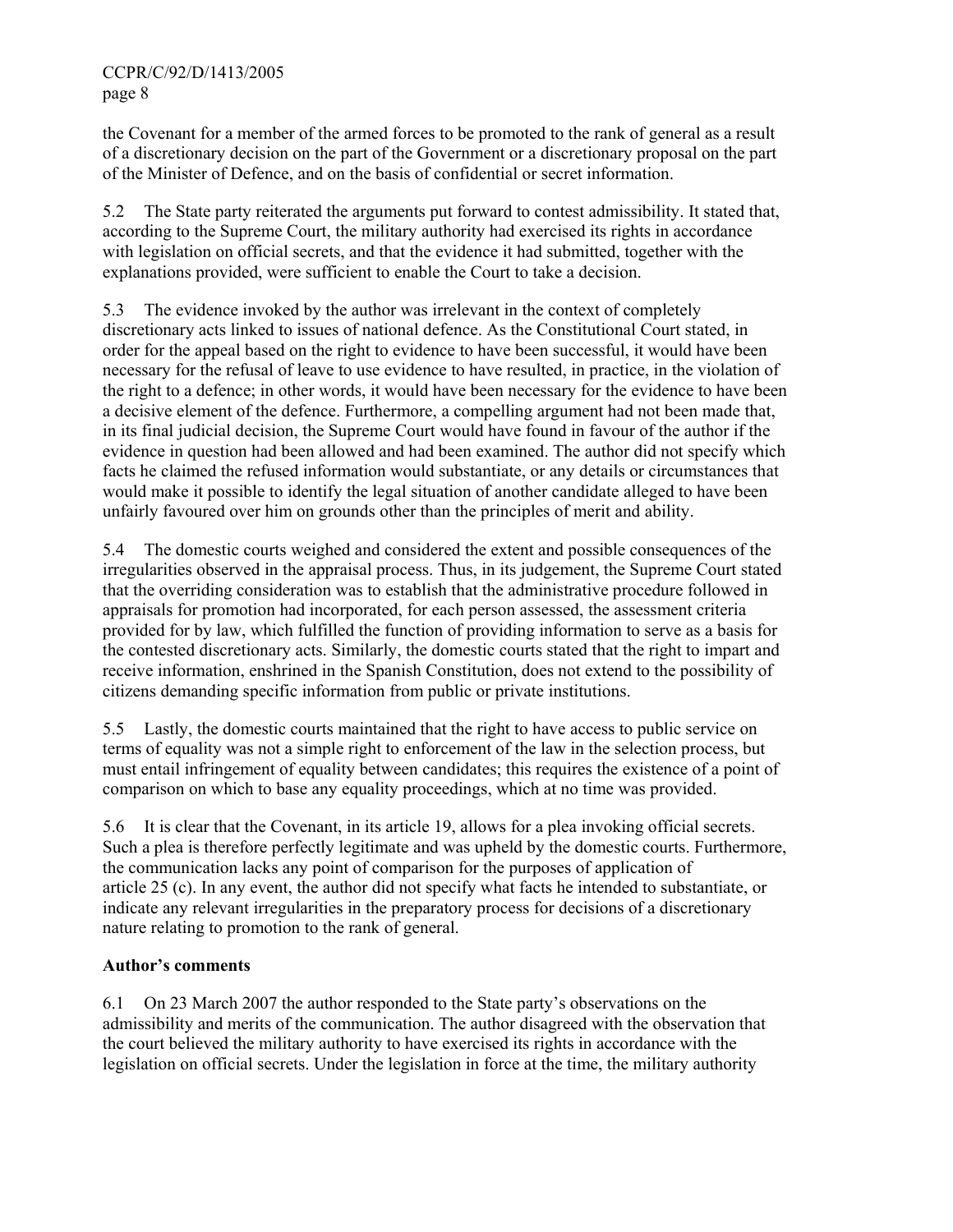referred to by the State party did not have the power to classify certain material as secret. Consequently, the authority did not exercise any legally granted right; rather, it refused to provide the information that was repeatedly requested by the author, wrongfully alleging that the information was legally classified as secret.

6.2 It is not true that the author did not specify the facts he intended to substantiate with the information that was refused. These facts were recorded in his complaint to the Supreme Court in which it was stated, inter alia, that during the 1998/1999 cycle, colonels of his year with merits and qualifications inferior to his - according to the appraisal and ranking carried out by the working group - were promoted to the grade of brigadier general. It was also stated in the complaint that Ministerial Order No. 24/92 establishing rules for the appraisal and ranking of professional military personnel required there to be a report justifying the discrepancy between the author's provisional ranking by the working group and his final ranking by the Army High Council, carried out by means of a secret ballot, which entailed a drop of 12 places.

6.3 The author dismisses the State party's claim that the appraisal for promotion incorporated, for each candidate, the assessment criteria provided for by law. The statements obtained from two members of the High Council confirm that the ranking order was established by means of secret ballot. Therefore, it did not take into account the assessment criteria provided for by law.

6.4 With regard to the claim that the author did not provide any point of comparison that might have made it possible to determine whether or not the right to equality between candidates was respected, the author alleges that the court prevented him from doing so, by arguing that the appraisals were secret. Furthermore, the Committee's general comment on article 25 of the Covenant does not require any comparison to be made; it simply requires that access to public service should be based on the application of objective and reasonable criteria and processes, which was not the case in this instance.

6.5 According to the author, the fact that the final decision is discretionary does not mean that the prior appraisal process is incidental. The discretionary powers enjoyed by the Minister of Defence and the Council of Ministers, under the legislation on promotion, are not absolute but limited. Those of the Minister of Defence consist in evaluating, with complete freedom, the appraisals that were carried out, together with the report of the Chief of the General Staff, and in nominating for promotion any colonel included in those appraisals. The Council of Ministers, in turn, has the freedom to approve the proposals made by the Minister of Defence. It is clear that the Minister may not nominate for promotion a colonel who was not included in the appraisals, and that the Council of Ministers may not promote a colonel who has not undergone appraisal in the manner prescribed by law. Not acting in accordance with the law, in addition to constituting manifest arbitrariness, violates article 25 (c) of the Covenant. If the Administration had followed the procedure provided for by law, it is probable that instead of the ranking order established by the Army High Council by secret ballot, the nominations for promotion would have been different and could have included the author. If the documents contained in the files relating to the appraisals and promotions were legally classified as secret, then article 112 of Act No. 17/1989, which grants military professionals the right to lodge an administrative appeal against decisions that affect them in the area of appraisals and promotions, would be without effect.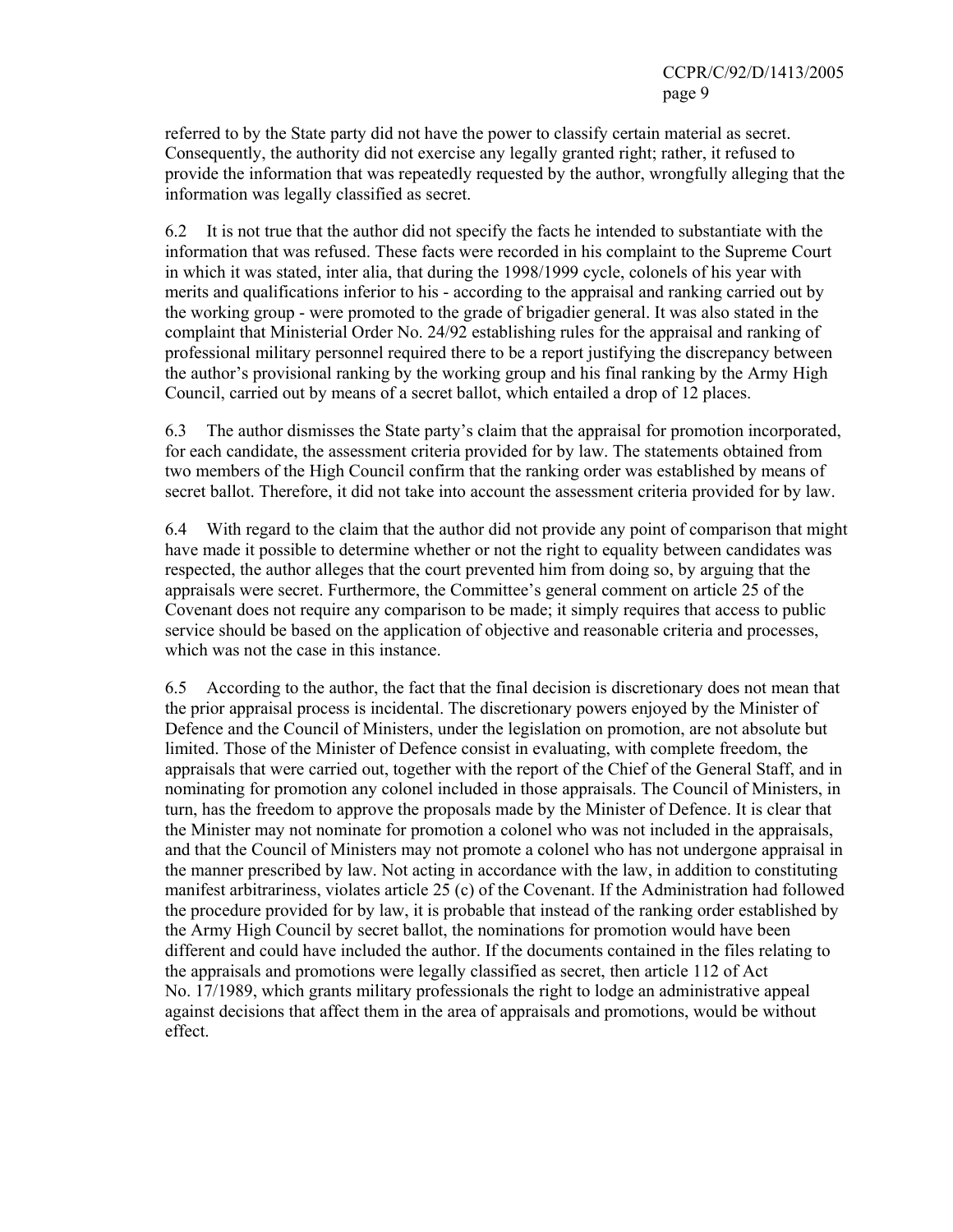### **Issues and proceedings before the Committee**

### *Consideration of admissibility*

7.1 Before considering any claim contained in a communication, the Human Rights Committee must, in accordance with rule 93 of its rules of procedure, decide whether or not the communication is admissible under the Optional Protocol to the Covenant.

7.2 The Committee has ascertained that the same matter is not being examined under another procedure of international investigation or settlement for the purposes of article 5, paragraph 2 (a), of the Optional Protocol. The Committee further notes that the State party has not submitted any information suggesting the non-exhaustion of domestic remedies, and therefore considers there to be no impediment to examining the communication under article 5, paragraph 2 (b), of the Optional Protocol.

7.3 The author argues that the refusal of the Spanish authorities to provide him with information about his appraisal for promotion to the rank of brigadier general violates his right to a fair hearing in the determination of his rights, enshrined in article 14, paragraph 1, of the Covenant. The Committee considers that these claims have been sufficiently substantiated for purposes of admissibility and therefore declares them admissible.

7.4 The author also argues that the refusal of the Spanish authorities to provide him with the above-mentioned information constitutes a violation of article 19, paragraph 2, of the Covenant. However, the Committee considers that the author has not substantiated this complaint for the purposes of admissibility and, therefore, that it need not consider whether or not the complaint falls within the scope of article 19 of the Covenant. This part of the communication is therefore inadmissible in accordance with article 2 of the Optional Protocol.

7.5 With regard to the author's complaint that the secret ballot that took place in the Army High Council is incompatible with the principle of equality between candidates, and constitutes a violation of article 25 (c), the Committee considers that the author has failed to substantiate, for the purposes of admissibility, in what way his rights under this provision could have been affected by this system of voting. Furthermore, the Committee considers that the right to have access to public service on general terms of equality is closely linked to the prohibition of discrimination on the grounds set forth in article 2, paragraph 1, of the Covenant. In the present case, the author has failed to substantiate, for the purposes of admissibility, that the secret ballot resulted in discrimination on the grounds set forth in article 2, paragraph 1. Consequently, the Committee considers that this part of the communication has not been sufficiently substantiated and is inadmissible pursuant to article 2 of the Optional Protocol.

#### *Consideration on the merits*

8.1 The Committee has considered this communication in the light of all the information made available to it by the parties, as required by article 5, paragraph 1, of the Optional Protocol.